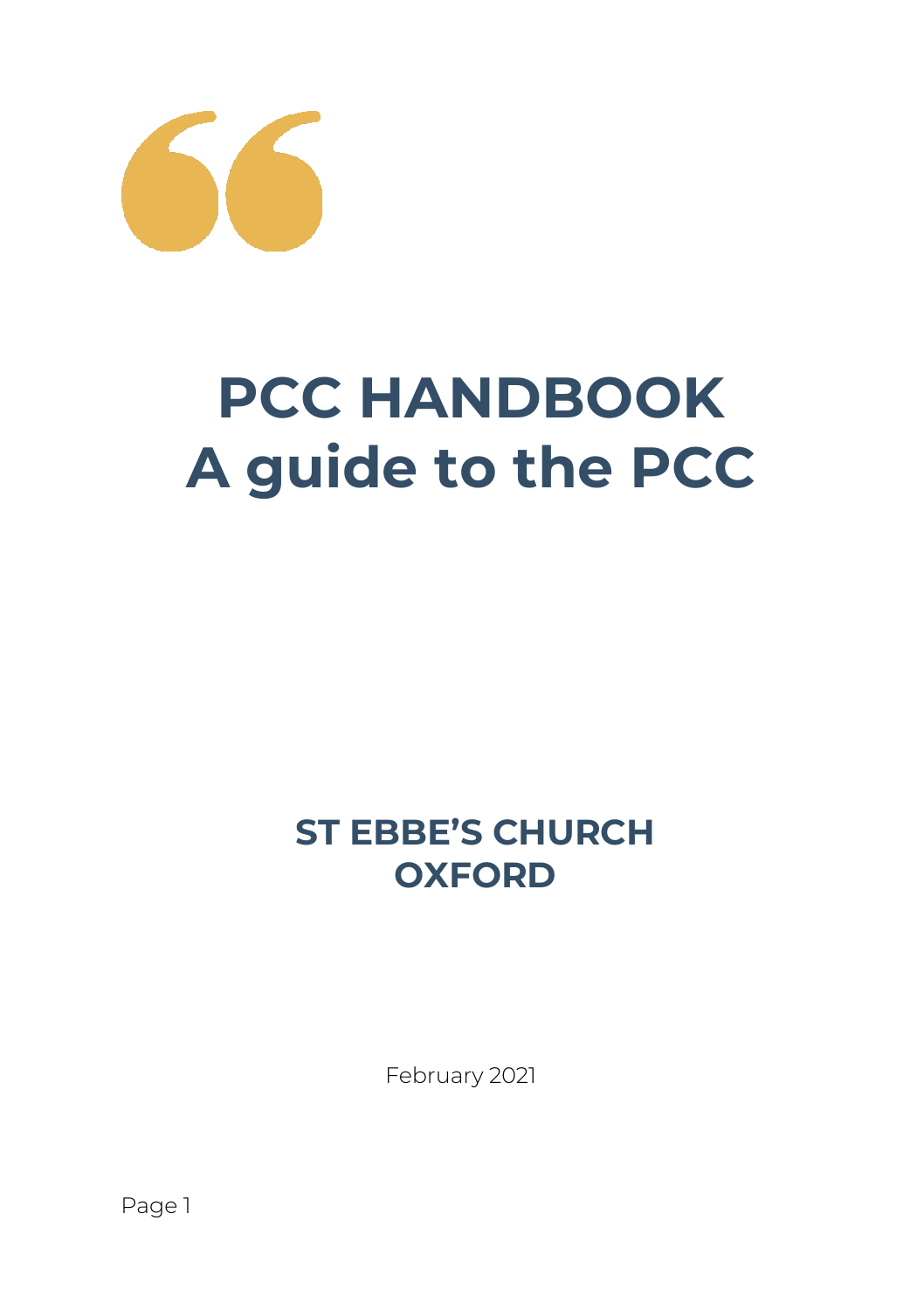# **Welcome to the St Ebbe's PCC**

Thank you for being willing to serve the church family by being on the Parochial Church Council (PCC). This handbook is intended to give some background information which we hope will be helpful as you settle into your role as PCC member.

# **1. St Ebbe's Vision**

As you will no doubt know, at St Ebbe's we have:

| One aim: | To see God honoured                        |
|----------|--------------------------------------------|
|          | Two essentials: The Bible and Prayer       |
|          | Three goals: To reach out to non-believers |
|          | To build up believers                      |
|          | To send out Christian workers              |

All that the PCC does seeks to feed into this vision.

#### **2. The nature and role of the PCC**

- a) The PCC is a corporate body, like a limited company, or the governing body of an Oxford college, and unlike a members' club, or an unincorporated trust. So it contracts in its own right and the individual members of the PCC are not personally liable under its contracts, or for its debts.
- b) But the individual members of the PCC do have fiduciary responsibilities: they must act conscientiously, and in good faith, and not in their own interests where those interests might conflict with the interests of the church. Furthermore, the PCC being a charity, the individual members of the PCC are identified by charity law as the 'charity trustees'. This does not convert them into trustees under the general law of trust: but it does mean that they must fulfil the responsibilities which charity legislation imposes on charity trustees.
- c) Charity trustees must: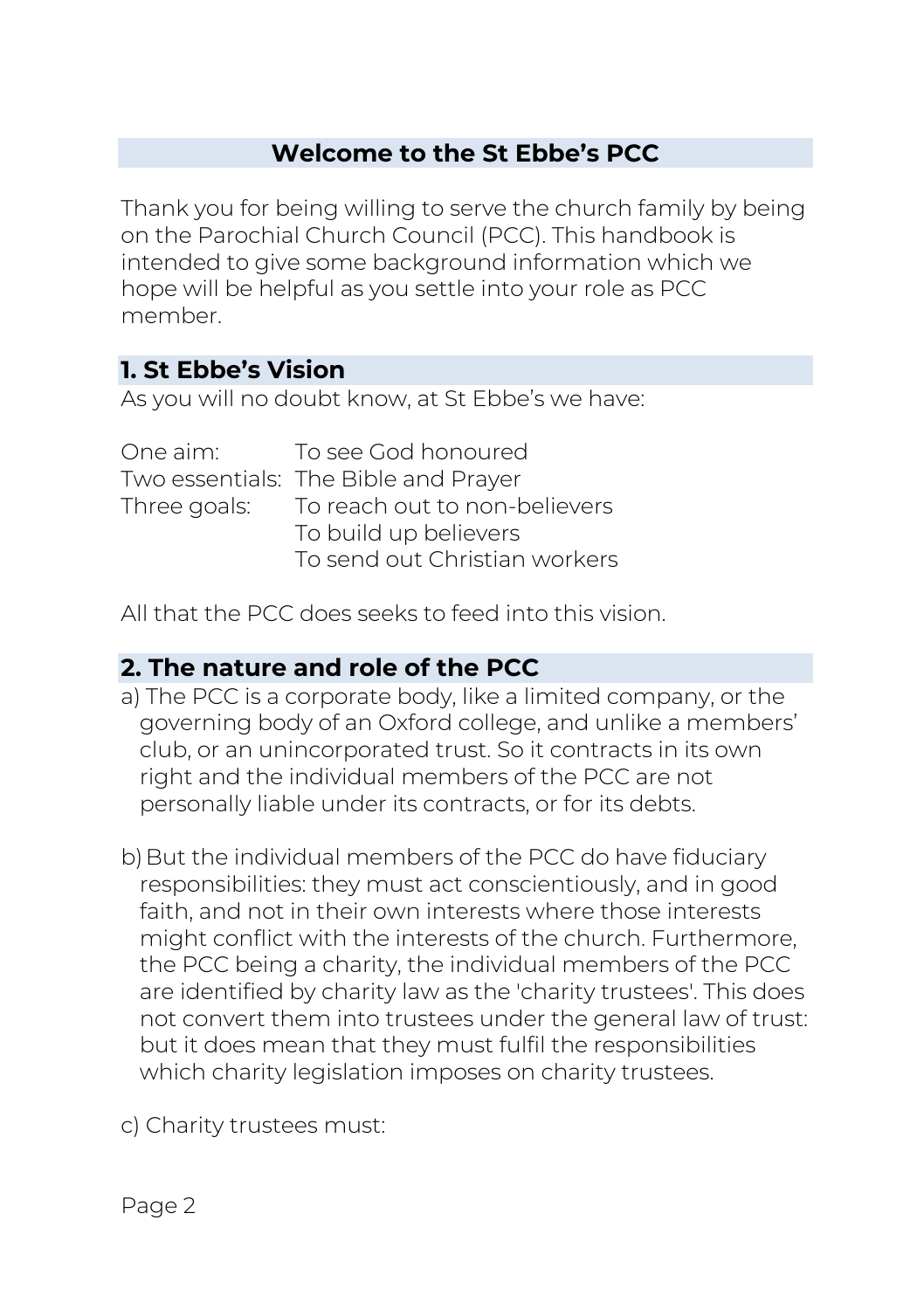- i) ensure that the charity is carrying out its objects, and doing so for the public benefit: St Ebbe's' objects are expressed to be: 'promoting in the ecclesiastical parish (of St Ebbe with Holy Trinity and St Peter-le-Bailey) the whole mission of the church';
- ii) ensure that the charity keeps proper financial records, and prepares annual accounts in a prescribed format;
- iii) send the Charity Commission an annual return, and keep the charity's entry on the Register of Charities upto-date;
- iv) report any serious incidents to the Charity Commission.
- d) It is ecclesiastical law which identifies and defines a PCC, and gives it its status as a corporate body. Under the Parochial Churches Councils (Powers) Measure 1956, the functions of a PCC 'include':
	- i) Co-operation with the minister in promoting in the parish the whole mission of the Church, pastoral, evangelistic, social and ecumenical;
	- ii) the consideration and discussion of matters concerning the C of E or any other matters of religious or public interest, but not the declaration of the doctrine of the Church on any question;
	- iii) making known and putting into effect any provisions made by the diocesan synod or the deanery synod, but without prejudice to the powers of the council on any particular matter;
	- iv) giving advice to the diocesan synod and the deanery synod on any matter referred to the council; and
	- v) raising such matters as the council consider appropriate with the diocesan synod or the deanery synod'.

The word is 'include', and this list is not exhaustive. Other bits of ecclesiastical law add a variety of detailed powers, functions, and responsibilities.

e) Of particular importance to us is the Faculty jurisdiction. This is in lieu of the listed buildings regime: but it does not provide any exemption from planning controls or Building Regulations. The need for a Faculty from the Diocese must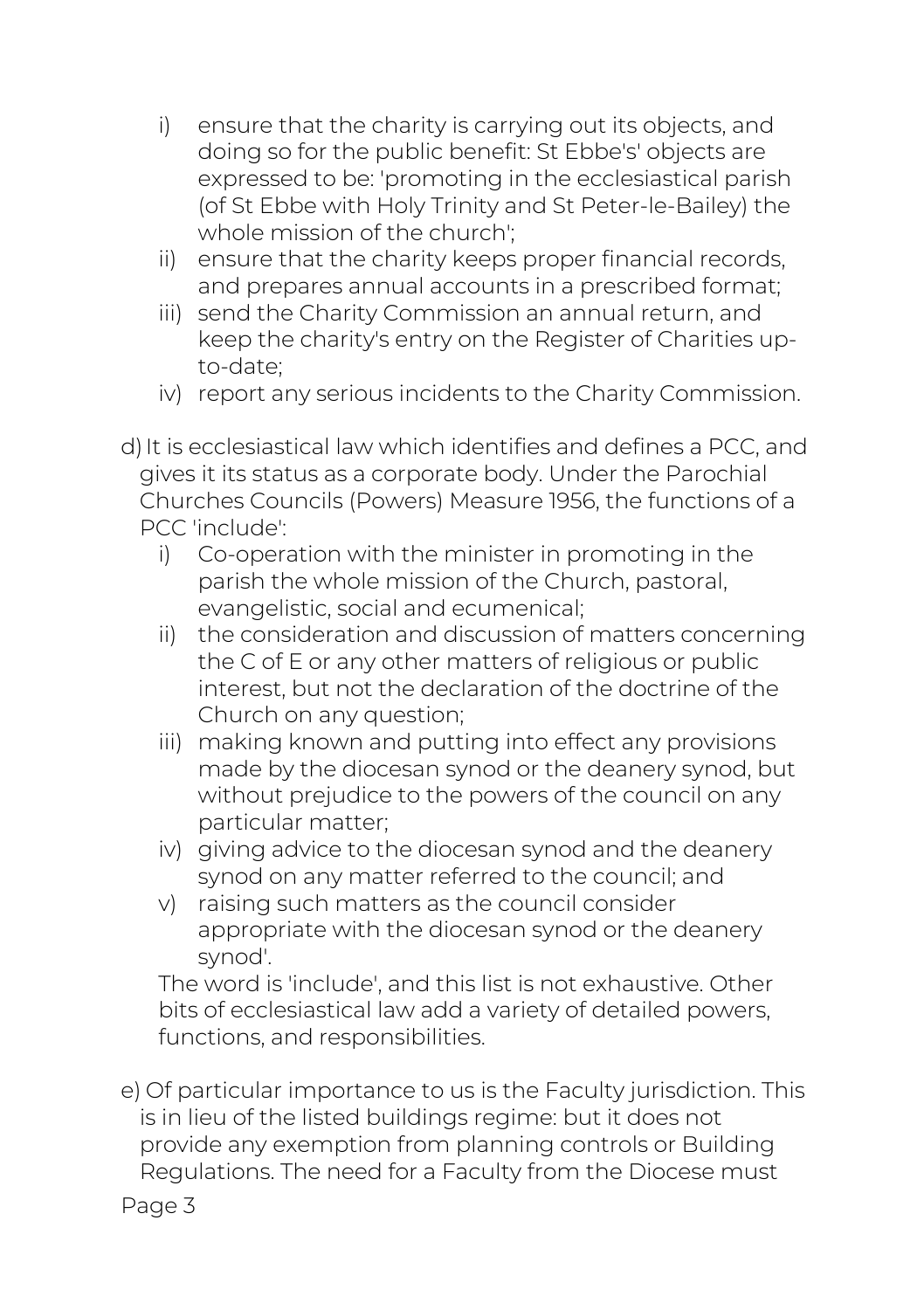be considered before any change is made to the fabric of the church; or to the contents of the church; or to the churchyard if any aspect or view of the church would be affected by whatever is contemplated in the churchyard.

- f) Unlike the majority of Anglican churches, a church like St Ebbe's is a substantial business; and it is the PCC which is responsible for running it, in the way that the board of directors is responsible for running the business of a company. So there are many more decisions for our PCC of a business nature than the normal PCC encounters - can we afford to expand in this or that direction: can we prudently recruit or retain these staff etc. - and there is a raft of business and general legislation which becomes relevant to us, and in relation to which compliance is the PCC's responsibility. For example, employment law, minimum wage legislation, health and safety, data protection, fundraising legislation, safeguarding children and vulnerable adults, and duties attached to the ownership of property.
- g)The Charity Commission publishes an excellent guide 'The Essential Trustee - What You Need to Know, What You Need to Do'. This is the Commission's publication CC3, and it is to be found on the Commission's website at www.gov.uk. Members of the PCC are asked to study this, and the material on the site more generally, including in particular the '5 minute guides for charity trustees'.

# **3. Membership of the PCC**

- a) The PCC consists of:
	- i) all clerks in holy orders beneficed or licensed to the parish;
	- ii) the two churchwardens, chosen annually by a meeting of the parishioners ( those whose names are on the electoral roll, and those in the parish who are on the Register of Electors ): this meeting takes place on the same day as the Annual Church Meeting (APCM, held in March/April);
	- iii) lay members of the General, diocesan and deanery synods whose names are on the electoral roll;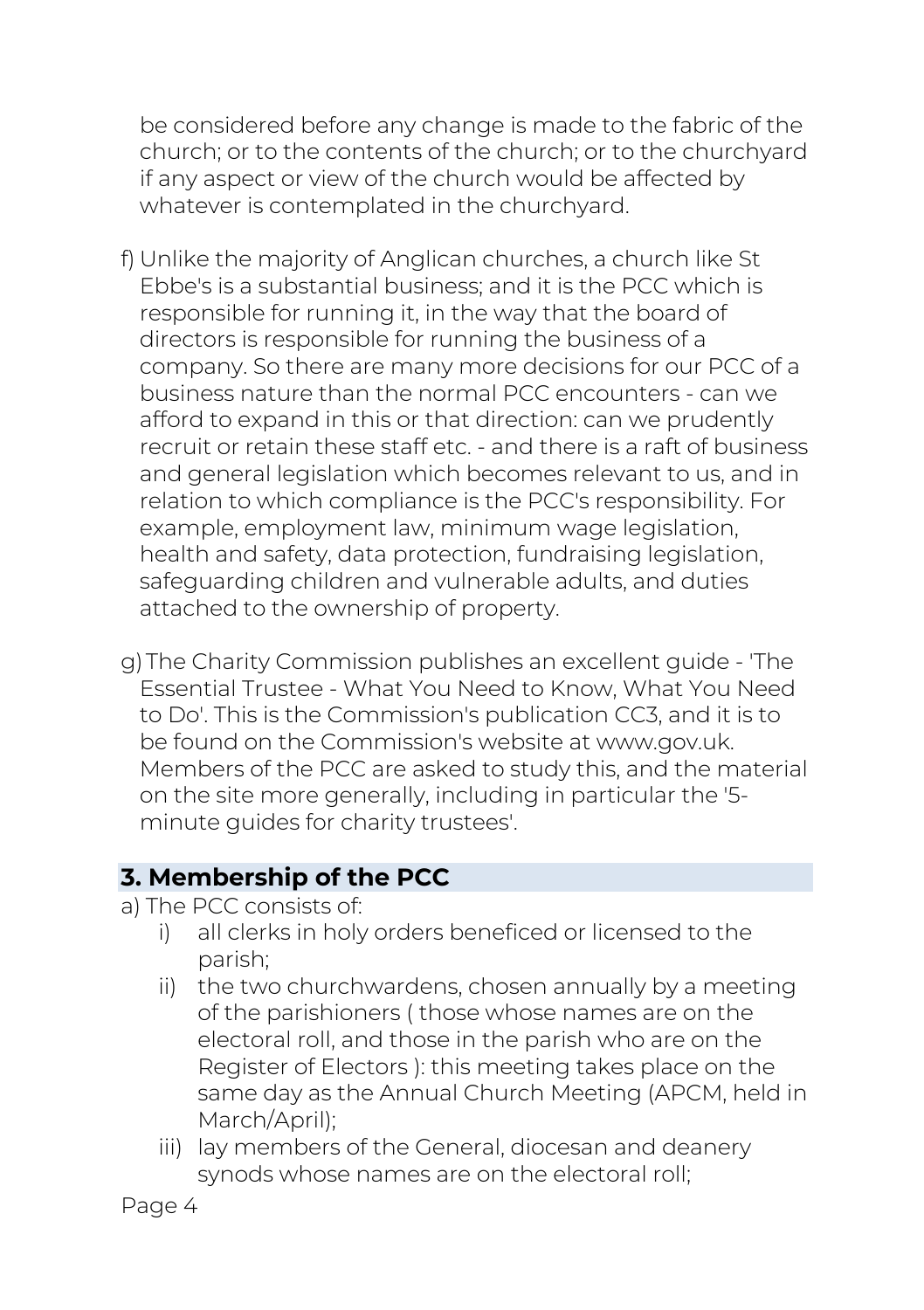- iv) elected members; and
- v) two co-opted members (who can be either clergy or laity).
- b)Others attend by invitation: but they may not vote.
- c) We could have up to 15 elected members: at present we have ten, chosen at the APCM, and in office for three years. Our custom is that they may then be re-elected after a fallow year.

Members of the PCC represent themselves; although they may be asked by congregation members to put views forward. Each member must answer to his or her own conscience and, of course, be open to the prompting of the Holy Spirit under Scripture.

An awareness of what is going on in the life of the church will obviously be helpful to members; and it is hoped that they will make every effort to attend Sunday services regularly (although of course there will be exceptional circumstances) and, if possible, the monthly Central Prayer Meetings.

# Safeguarding

All PCC Members are required to take the Church of England's 'Basic Awareness' training, which is available online. Churchwardens and Lay Leaders are additionally required to take the 'Foundation' and 'Leadership' training.

# **4. Meetings**

At the APCM the elected PCC members and Deanery Synod representatives are elected by those on the electoral roll. All those standing are proposed and seconded by people on the electoral roll. The APCM also receives annual reports from the PCC, its committees and other groups within the church, and the electoral roll.

Following the APCM, the new PCC usually has an 'Away Day' which is an opportunity for members to get to know one another, spend some time in Bible study and prayer together,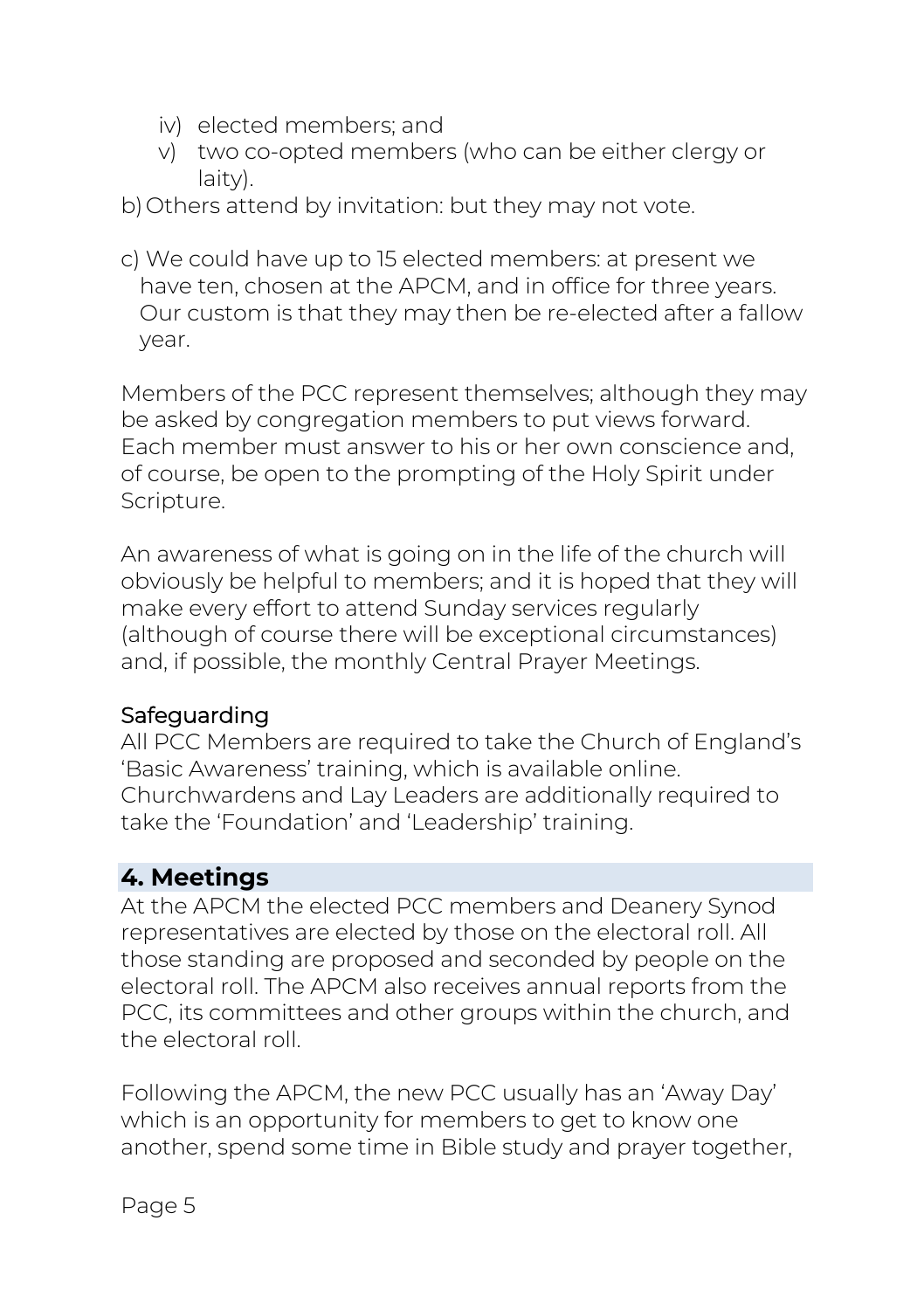and at which there is time for deeper discussion or reflection on topics of concern.

Through the year there are usually seven or eight PCC meetings in The Pennyfarthing, starting at 7:45pm and aiming to finish by 9:15pm. 'Exceptional meetings' may sometimes have to be called if a time-critical important decision needs to be made, though these are rare.

Wherever possible, members are expected to attend every full meeting of the PCC and to offer their apologies, in advance to the secretary, if they are unable to attend.

All formal decisions, particularly regarding issues such as safeguarding, finance or staffing, require a vote of members present. For each motion a proposer and a seconder are required. All members are asked to vote either in favour or against, or to abstain. The aim on key issues such as these is to introduce the topic at an early stage, allowing time for proper discussion and reflection well in advance of a vote being taken. It is thus hoped that on major issues, votes will be by a clear majority. At least one third of members must be present to transact business (three quarters if the business was not specified in the agenda).

The PCC Secretary takes minutes recording decisions and key elements of discussions. Copies of these, minutes of Standing Committee meetings, an agenda and any other relevant papers will be sent to members (normally via email) at least one week in advance of a meeting. Occasionally circumstances mean papers have to go out later than this but they will always be available to members before the meeting. Minutes of PCC meetings are displayed on the Church notice board and on the St Ebbe's ChurchSuite members section.

At each meeting, there is an opportunity to amend or correct minutes from the previous meeting (at the start of the agenda), and under AOB an opportunity to discuss any 'matters arising' from the minutes of PCC or Standing Committee meetings which have not been covered elsewhere.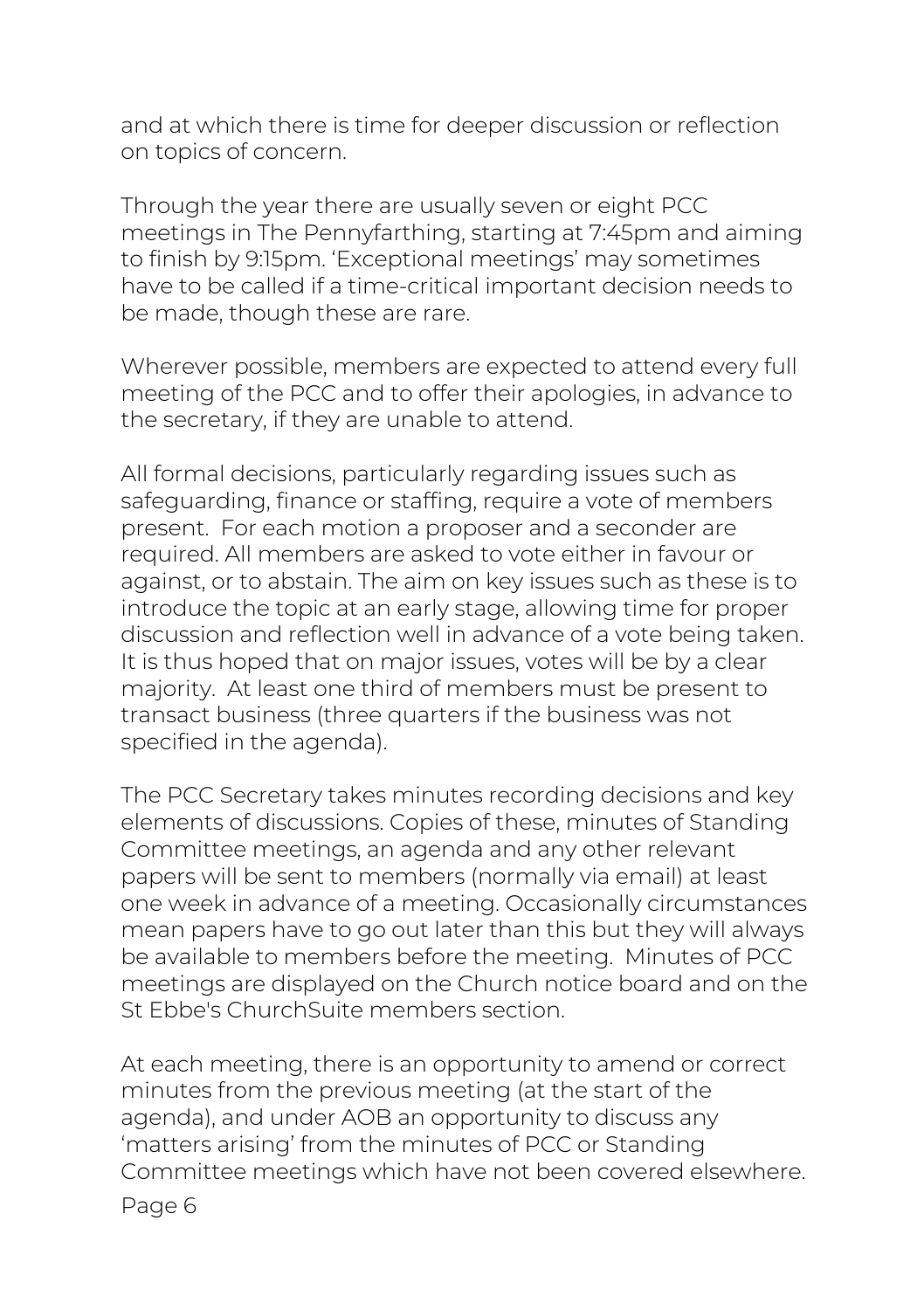# **5. Standing Committee**

Each PCC is required to have a Standing Committee of not less than five persons who must include the Incumbent, the Churchwardens, and two other PCC members. This has power to transact the business of the PCC between the meetings, subject to any directions given by the PCC. The Standing Committee is appointed by the PCC each year. Normally at St Ebbe's it is made up of the Rector, the Churchwardens, the Treasurer, the PCC Secretary, and the Associate Minister (Operations).

The Standing Committee meets around three to four weeks in advance of PCC meetings and sets the agenda. It has, on occasion, had an additional meeting in the summer. It will normally be involved in key matters at an early stage. Minutes are taken, which are included with the papers PCC members receive.

# **6. Conflicts of Interest**

To ensure that any decisions made by the PCC are free from accusations of inappropriate motives due to personal or family benefit, the following processes are followed:

a) A register of interests is maintained, noting the people and organisations connected with each person on the register. This is implemented for PCC members and all senior staff and is an open register available for any PCC member to view. The register gives details of any directorships, business interests and trusteeships held by the individual or a close family member.

b) Annual declarations provide any updates to this register. These are completed each year by all PCC members and senior staff between the year end and audit completion. They ask for the related party register to be updated, and for details of any transactions by the charity with any of these parties in the past year.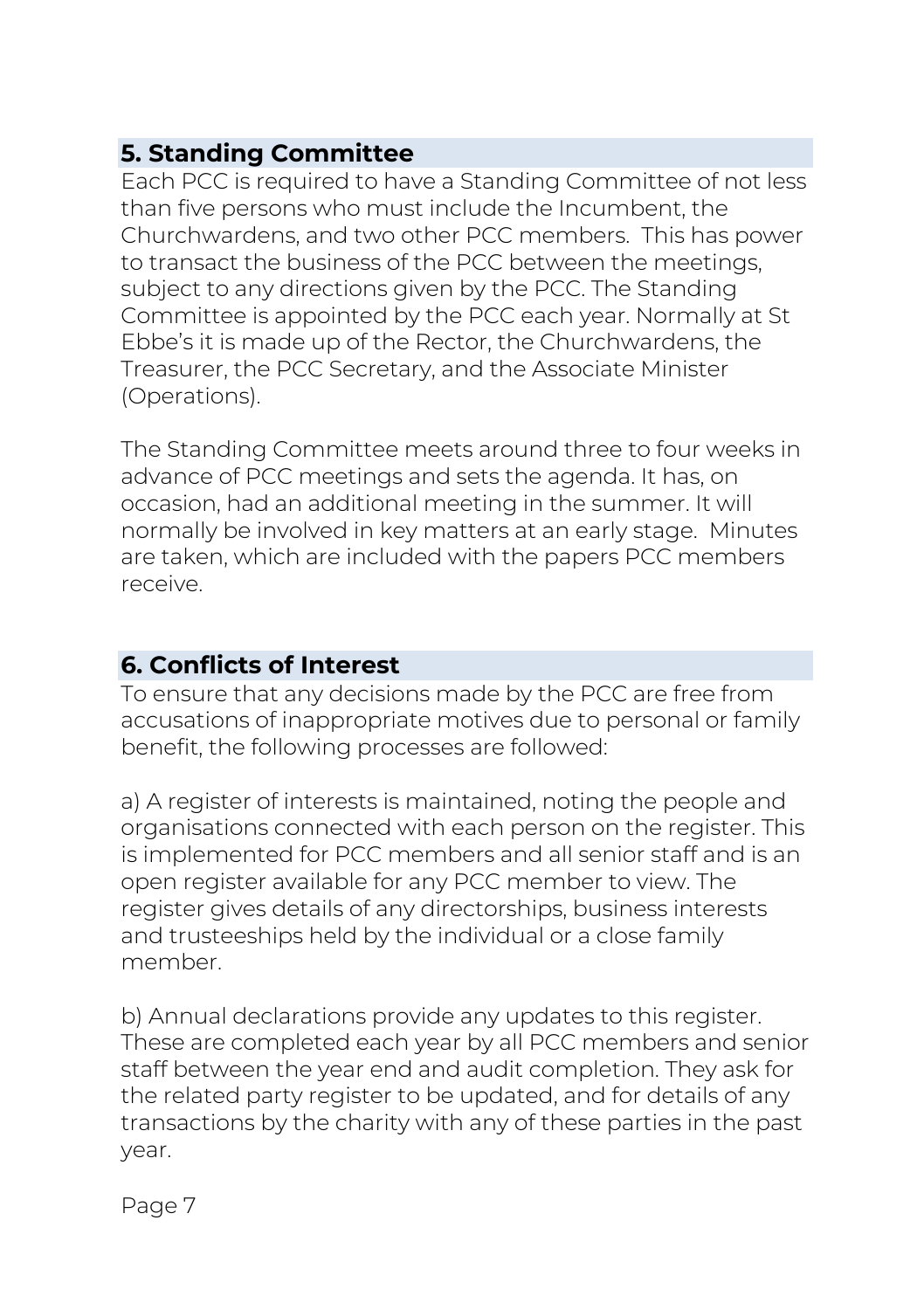c) Procedures are in place for trustees to declare any potential conflict of interest, and to withdraw from decisions about these. The first item on the agenda at all meetings of the PCC and its committees is an invitation to members (including staff) to disclose any interest in matters being discussed. The Chair of the meeting must decide whether the individual should absent themselves from all or part of the discussion of the matter concerned. They may not vote on any such decisions. During the meeting, if any member realises they may have such an interest they should disclose it immediately, leaving the Chair to decide as above.

# **7. Committees of the PCC**

The PCC delegates some decisions to committees specialising in particular areas of work. Each committee is chaired by a member of the PCC. The Rector is a member of every committee, ex officio. These committees are formally responsible to the PCC, reporting back to it regularly and seeking its approval for major decisions and budgets. Each committee keeps minutes and notes of its activities: the minutes are circulated with PCC papers. The PCC committees are:

# **Headington Committee**

# Chair: *Al Horn*

# Remit:

1. To have an overview of the work of St Ebbe's Headington and to advise and support the leader of St Ebbe's Headington. To discuss and comment on administrative, financial, and spiritual matters relating to the work, including:

- staff appointments
- pastoral issues
- buildings
- programmes (e.g. evangelism, social outreach, teaching).
- 2. To receive financial reports from the Headington Treasurer.
- 3. To approve expenditure up to £5,000.

Meeting: around 5-6 times a year.

Page 8 Membership: three senior staff (currently Al Horn, Leon Catallo, Paul Bolton & Jill Gascoigne), the treasurer (Tim Wilson) and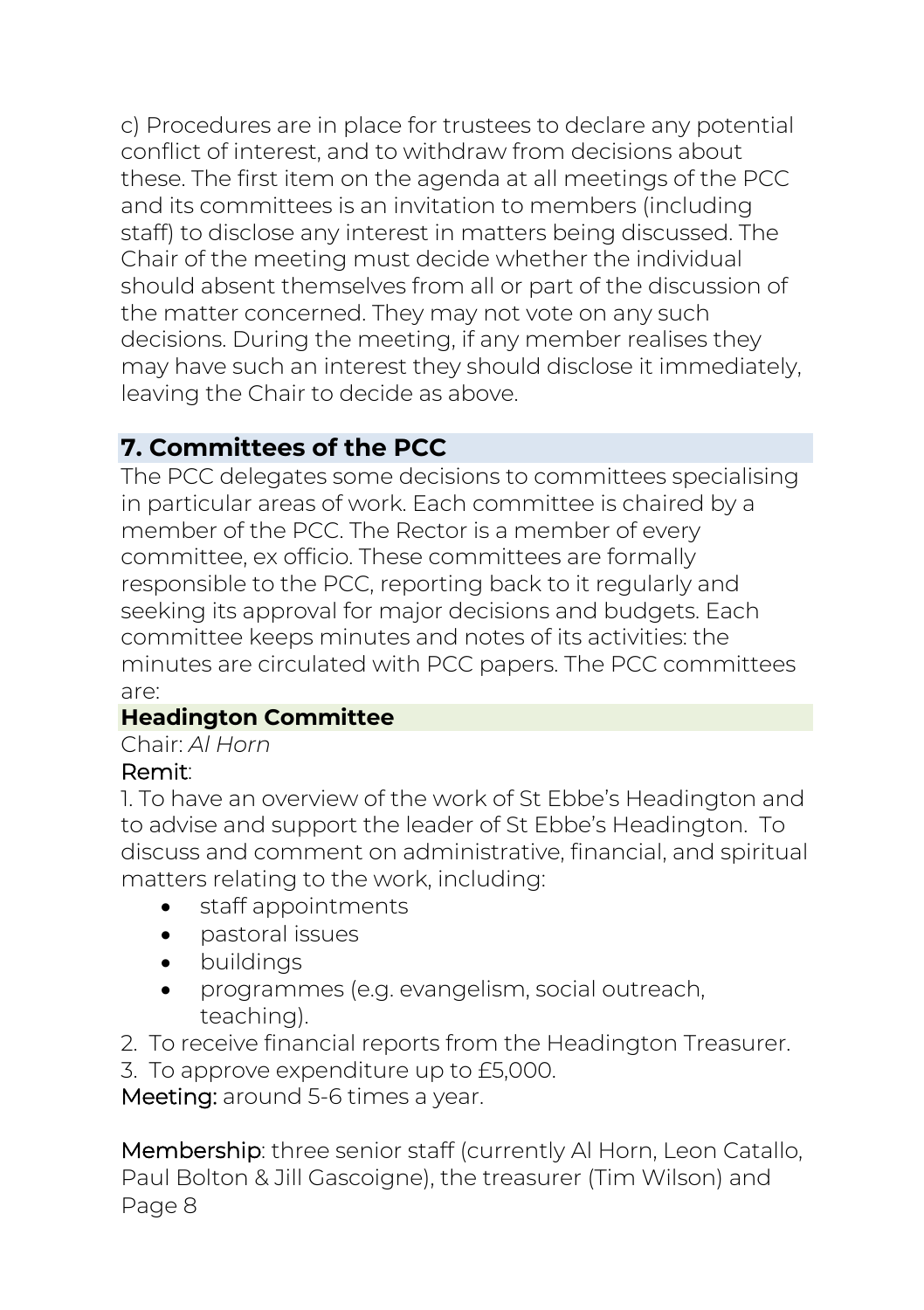five others from St Ebbe's in Headington (including two lay leaders), three of whom serve on PCC.

# **Grace Church Cowley Committee**

Chair: *Ben Vane*

#### Remit:

1. To have an overview of the work of Grace Church Cowley and to advise and support the leader of Grace Church Cowley. To discuss and comment on administrative, financial, and spiritual matters relating to the work, including:

- staff appointments
- pastoral issues
- buildings
- programmes (e.g. evangelism, social outreach, teaching).

2. To receive financial reports from the Grace Church Cowley Treasurer.

3. To approve expenditure up to £5,000.

Meeting: around 5-6 times a year.

Membership: staff (currently Ben Vane), the treasurer (Sarah Bond) and five others from Grace Church Cowley (including two lay leaders), three of whom serve on PCC.

#### **Overseas Partners Support Group (Central & Cowley)**

Chair: *Penny Wearn*

#### Remit:

- 1. Supporting individuals
	- Meeting with those planning to go abroad and seeking support (financially and/or in prayer), helped by a reference from the relevant congregation leader. The full OPSG meets those planning to go longer term, and generally one or two people will meet those going for short term service. Recommendations are then made to PCC. Selection in accordance with criteria laid down October 2005 and approved by PCC.
	- Receiving news from Overseas Partners and taking action where necessary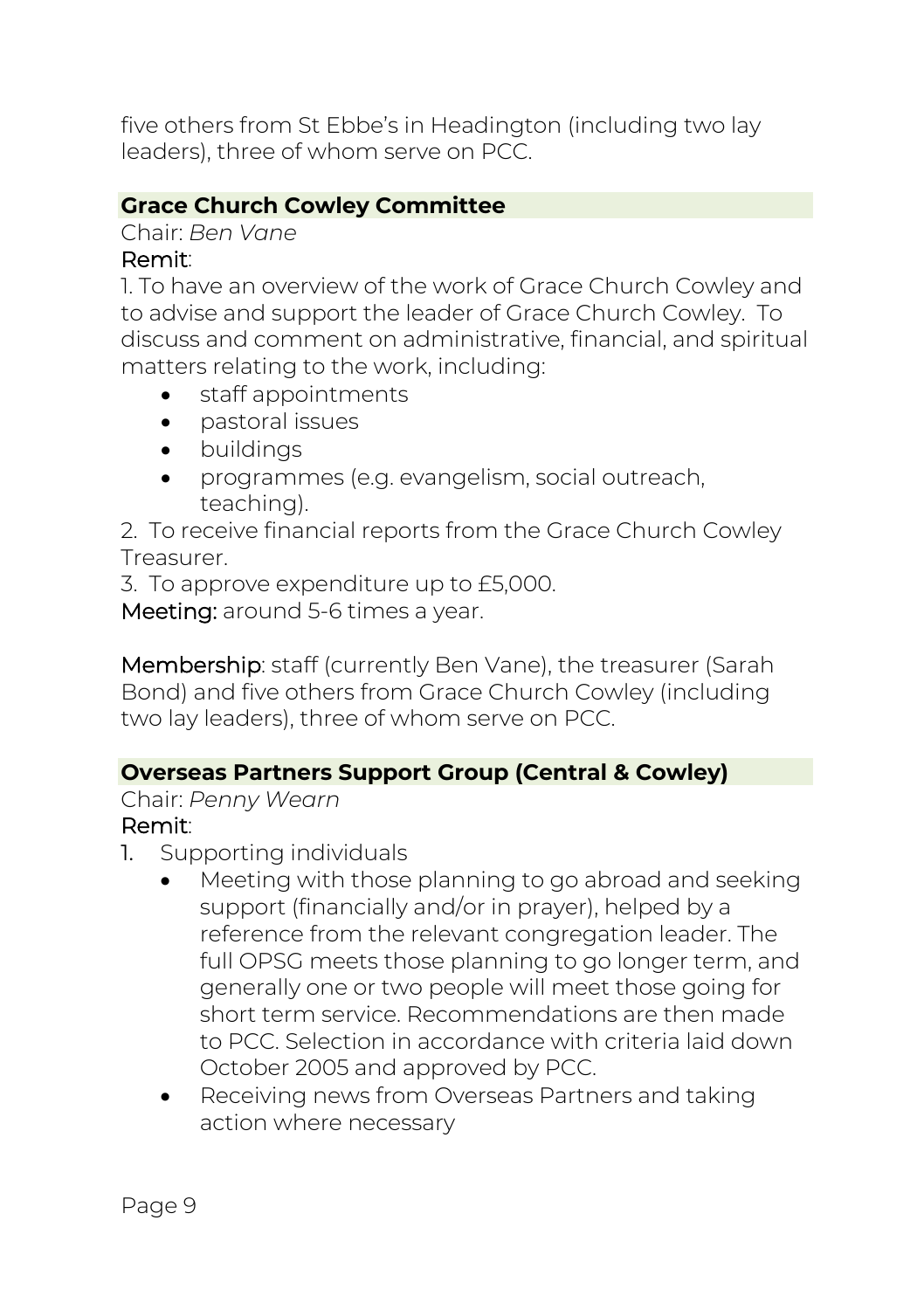- Meeting with Overseas Partners when they return to the UK to hear about their time abroad and plans for the future
- 2. Setting a budget for approval by the PCC to cover
	- committed support for long-term partners
	- proposed and committed support for those in training
	- proposed support for short-termers (those away for 1-3 years)
	- proposed support for summer teams, service overseas.
	- ensuring that the relevant amounts are paid to overseas partners
- 3. Informing the church about our Overseas Partners, especially for prayer
	- Production of monthly prayer requests for our Partners
	- Preparation and running of World Focus Evening of Prayer and some input into World Focus Sunday.

Meeting: around 8 times a year.

#### **UK Mission Group (Central & Cowley)**

#### Chair: *Keith Proctor*

#### Remit:

- 1. Supporting individuals in gospel work within the UK:
	- Supporting the recruiting, training and deployment of Bible teachers (financially and/or in prayer);
	- Receiving news from partners and taking action where necessary;

All in accordance with the principles agreed when the UKMG was established in October 2000.

- 2. Setting a budget for approval by the PCC. Ensuring that the relevant amounts are paid to UK Partners.
- 3. Informing the church about our UK Partners, especially for prayer.

Meeting: 4 times a year.

#### **Finance Committee**

Chair: *Trevor Rayment* Remit: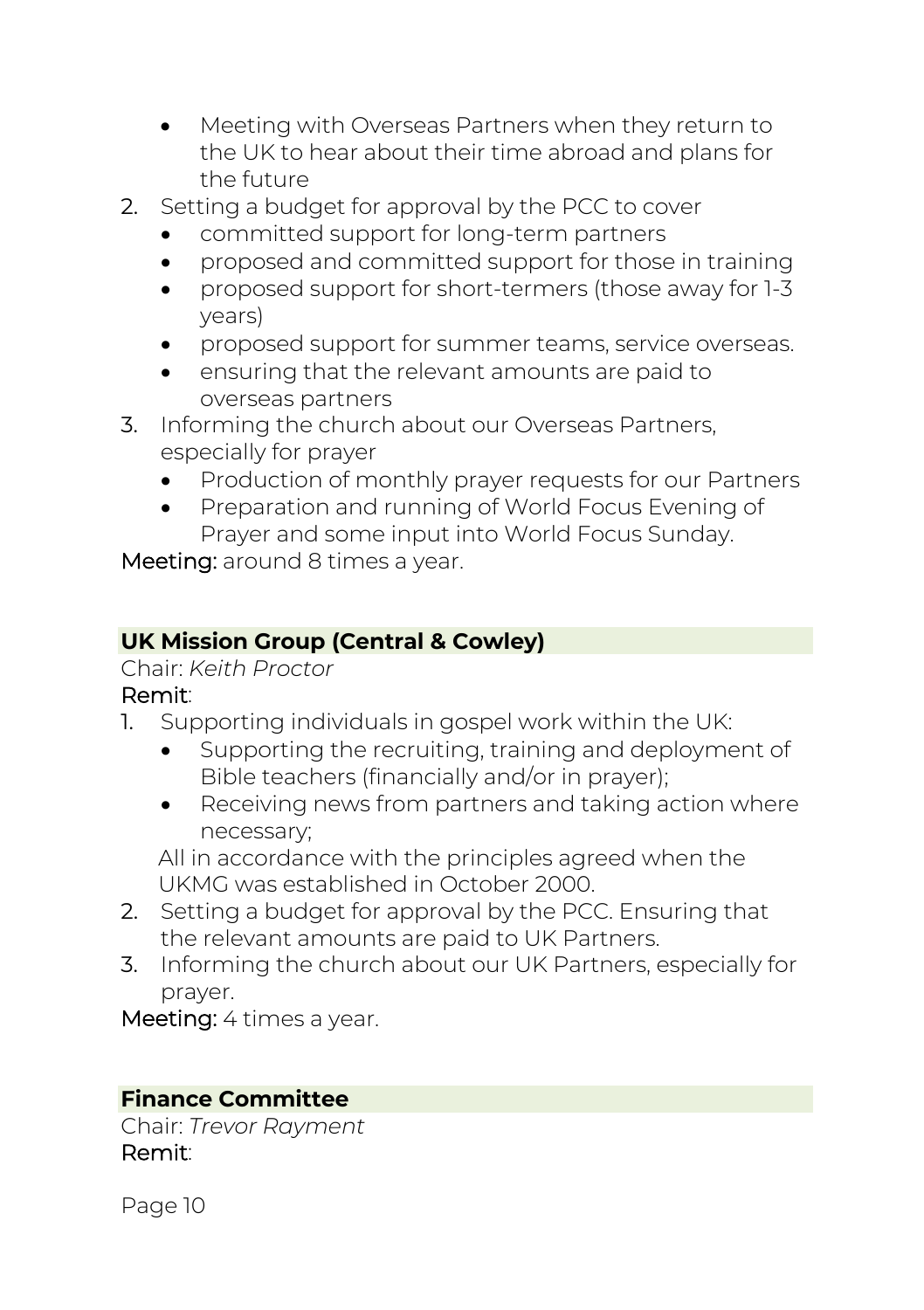The principal role of the Finance Committee is to maintain an overview of the finances of St Ebbe's and its congregations to advise the PCC, the PCC Treasurer, and the treasurers of congregations. Specifically, this includes:

- To advise the PCC, PCC Treasurer, and congregational treasurers by detailed scrutiny of the yearly accounts, forecasts and plans.
- To seek and identify potential cost savings in order that we may be wise stewards of all that the Lord has provided.
- To advise on potential problems and financial opportunities
- To advise on policy regarding wills, trusts and legacies
- To pray specifically about the finances of St Ebbe's.

# Membership

St Ebbe's Treasurer, congregational treasurers (e.g. Headington and Cowley) St Ebbe's Associate Minister (Operations), 2-3 members drawn from the St Ebbe's congregations selected on the basis of their financial experience and knowledge of St Ebbe's congregations.

Meeting: As needed, usually around 3-4 times a year.

# **Governance Committee**

Chair: *Tim Dossor*

# Remit:

- 1. To conduct an audit of the documentation of the current arrangements for the governance of each of the Church's sites and major activities, and for ensuring the compliance of each such site and activity with material applicable laws and regulations.
- 2. To make recommendations about significant changes and additions, and (where so mandated by the PCC) to prepare or commission the preparation of appropriate documentation.
- 3. To monitor future developments in the governance and regulatory framework and recommend any consequential changes to the church's policies and procedures.
- 4. To instruct external advisors as necessary in connection with the above, in consultation with the church's Treasurer and Associate Minister (operations).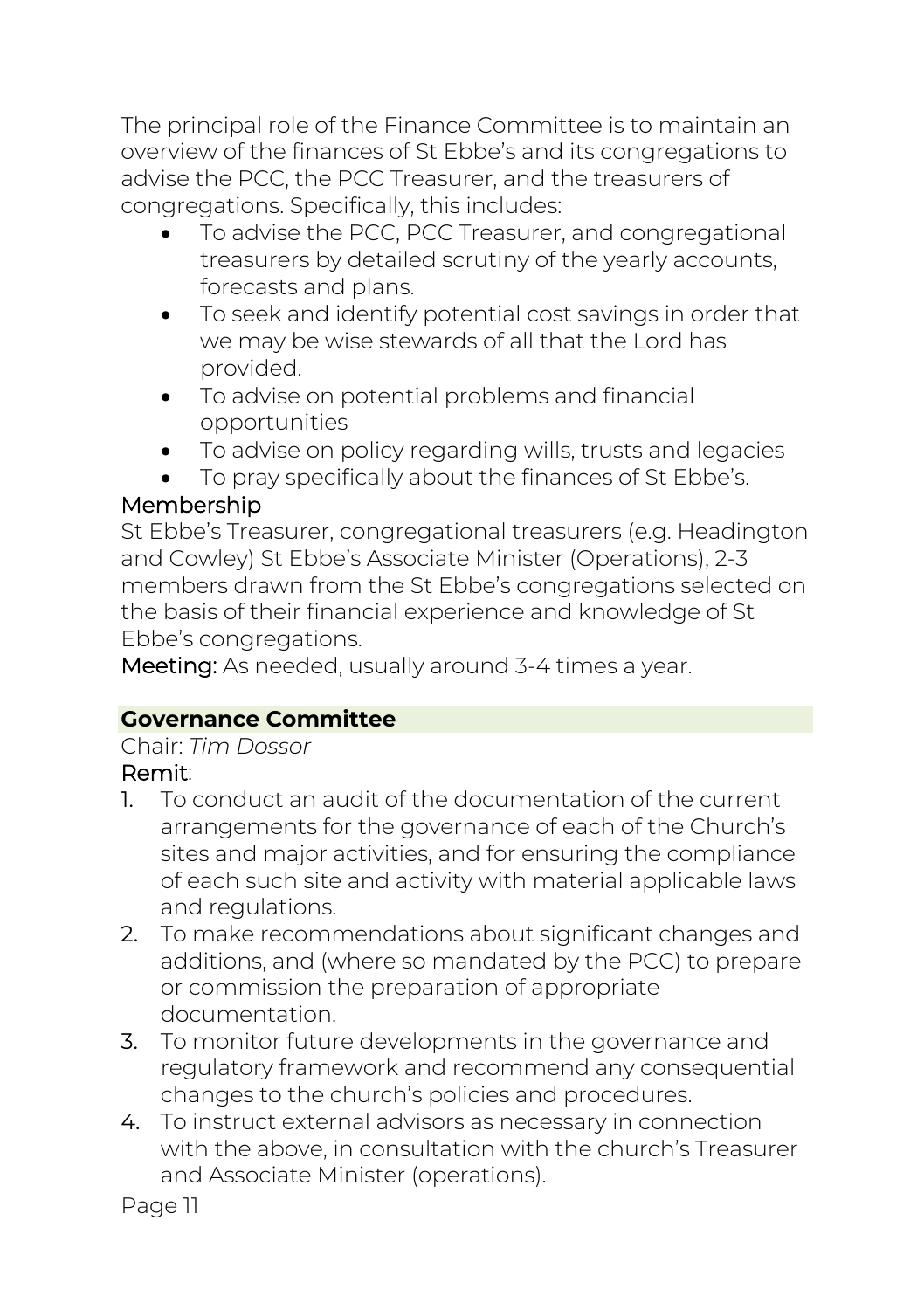# Membership

Associate Minister (Operations), Treasurer, a Churchwarden, 2-3 members drawn from the St Ebbe's congregations and selected on the basis of their experience of governance and/or legal issues.

#### **Pastoral Care**

Chair: *Pete Wilkinson*

#### Remit:

- 1. to consider how we might better encourage and equip people in pastoral care, and to seek to have an overview of the pastoral care provided across the different congregations;
- 2. to identify those within the church family in particular need of care;
- 3. to ensure that the burden of care is sufficiently shared, drawing others in as needed.

Meeting: three or four times a year.

# **Maintenance Committee**

Chair: *Cathy Terry*

#### Remit:

- 1. Maintenance and repair of all properties owned by or occupied by PCC (excluding those managed by Headington and Cowley). Includes gardens and equipment.
- 2. Focus is on doing this work, including raising volunteers to help.

Meeting: 4 times a year and when necessary.

# **Buildings Committee**

#### Chair: *Tim Dossor*

#### Remit:

- 1. Oversight of the management of St Ebbe's Buildings.
- 2. Strategic planning for provision of St Ebbe's Property needs, including staff housing.
- 3. Liaison with the Littlegate Trust.

# **Hardship Fund Committee**

Page 12 Chair: *Paul Taylor*